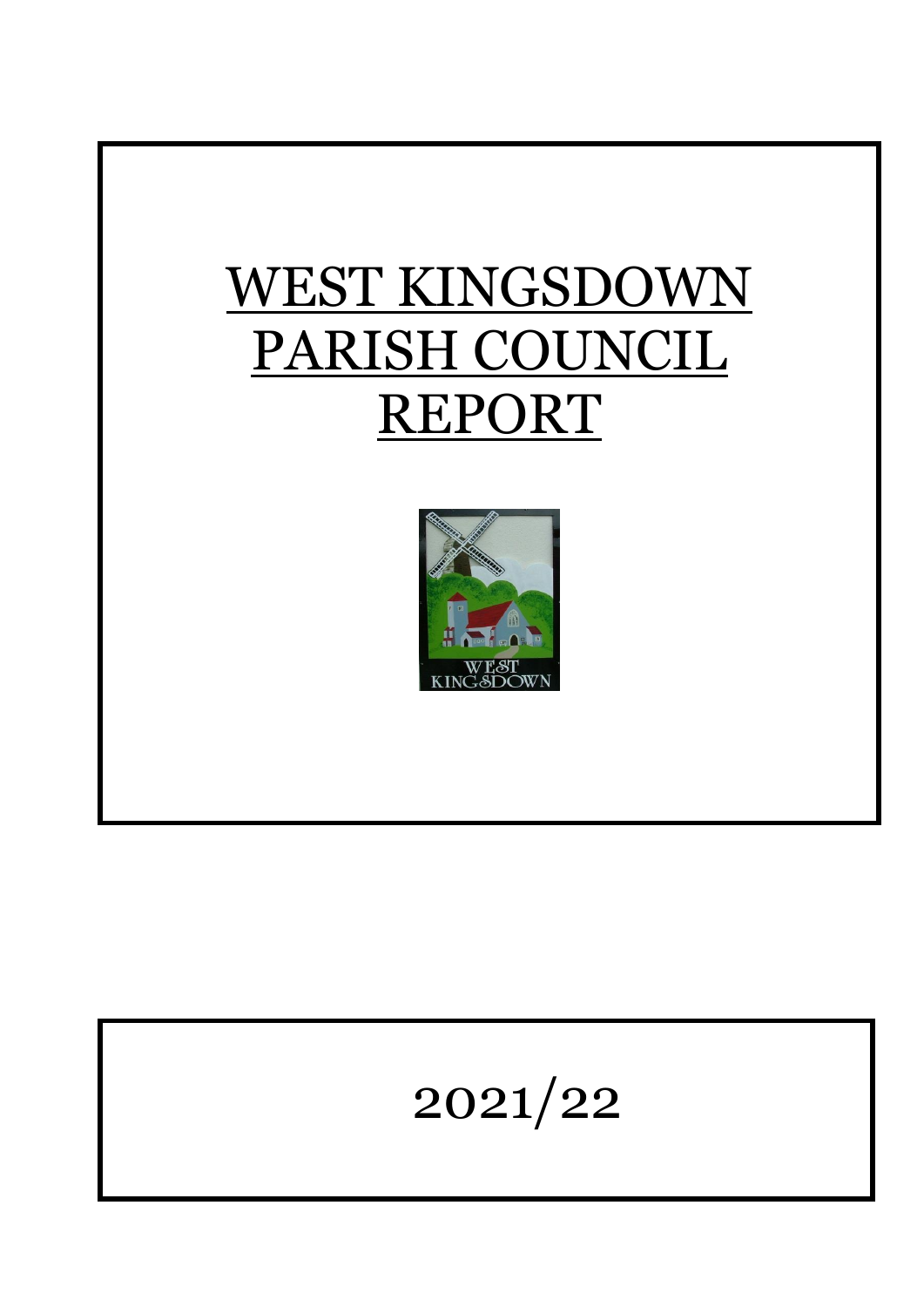The Parish Council is responsible for the civil parish which includes West Kingsdown, Woodlands, Knatts Valley and East Hill.

We have 11 Councillors who make up the Parish Council. They serve a four year term which expires May 2023.

This report provides an opportunity for the Parish Council to account to local residents on the way it has discharged its responsibilities and Managed the Council's assets in the previous twelve months.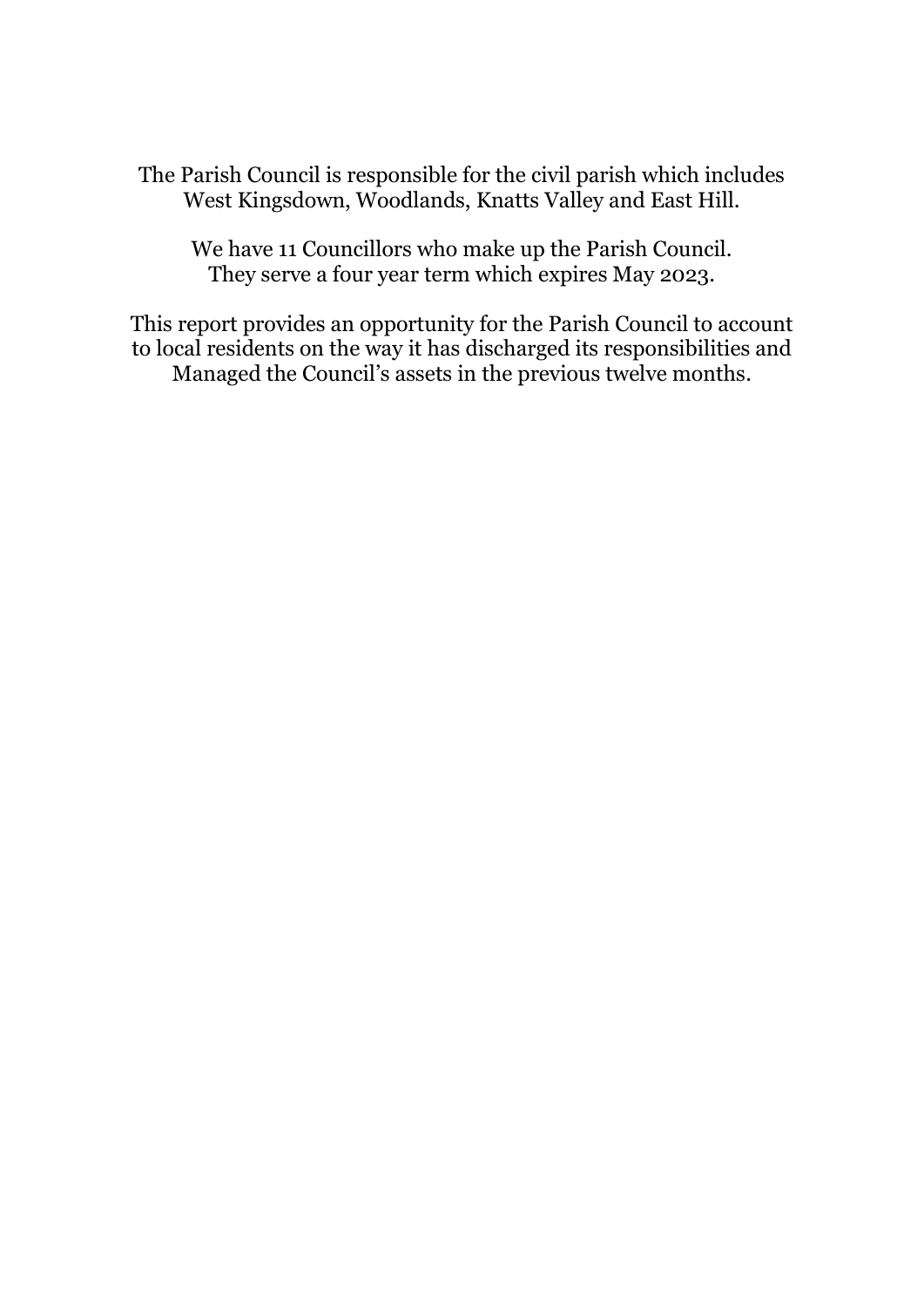### **Chairman's Report 2021/22**

The year started in May 2021 with the Covid restrictions in force and therefore meetings took place via Zoom. When restrictions were eased the Parish Council held meeting in the Village Hall in order to be socially distanced, and the moved back to the Old School when all restrictions were removed and regular monthly meetings have taken place.

Parish Council meetings are preceded with the opportunity for members of the public to ask raise issues and ask questions. The General Purposes Committee meets monthly and often looks are matters in detail and then making recommendations to the full Council. Both meetings are preceded by a Planning Committee Meetings where Members consider the planning applications made to the Sevenoaks District Council based on planning considerations. The Parish Council's comments are then forwarded to the District Council. The Council's precept was considered and set at a Finance Committee Meeting in January and this will provide the finances to run the Council for the following year without having to raise the level of the precept. All of the meetings are open to the public, but they are not public meetings.

The Council works closely with the Old School Management Committee, the Church Woods Management Committee and the Village Hall Management Committee. Each of these is an independent registered charity and your Council is represented on them. They perform an important role in looking after village assets and the work put into them by their volunteer committee members is of considerable value to our community. Managing these assets in this way enables them to apply for grants which the Parish Council will not be eligible for. Reports from each of the Committees are included in this document.

One of the more onerous roles for a Councillor is to be Chairman of the Planning Committee and Mrs Josie Watchorn has continued in this office for the past year. Her knowledge and expertise in planning matters and the history of planning applications in the village has been invaluable to the Council.

Roy Barry has ably assisted us in the consideration of the village footpaths and regularly walks them drawing our attention to matters of concern for which he is thanked. Jackie West our KCC Community Warden plays a valuable role in our community which is very much appreciated by parishioners and Councillors alike.

The Parish Council works closely with our District Councillors, in particular Ms Lynda Harrison who is not only a District Councillor but also our Parish Clerk, assisting us in matters relating to the functions of the District Council.

Our Kent County Councillor David Brazier attends Parish Council meetings and is always responsive to queries from the Council, individual Councillors and parishioners. If you have concerns about aspects of the County Council's functions which you might not wish to raise via the Parish Council then do not hesitate to contact him directly.

It was a huge loss to the community when David Diboll died last year. He worked tirelessly for the Council and the local community and his talents and knowledge will be greatly missed. We welcome Pamela and Warren as our new litter pickers, a job they carry out with enthusiasm and reliability.

Lynda Harrison, our Clerk plays an invaluable role as the public face of the Council and looks after day to day business and our finances in an effective and efficient way.

As we come to the end of the third year of the 4-year term of this Council may I record my thanks to my fellow councillors for their time and commitment, serving this community as volunteers for the benefit of all who live here.

I look forward to continuing to work to serve you all and hopefully bringing to fruition during the next year, projects we are currently working on.

Cllr Pat Bosley, Chairman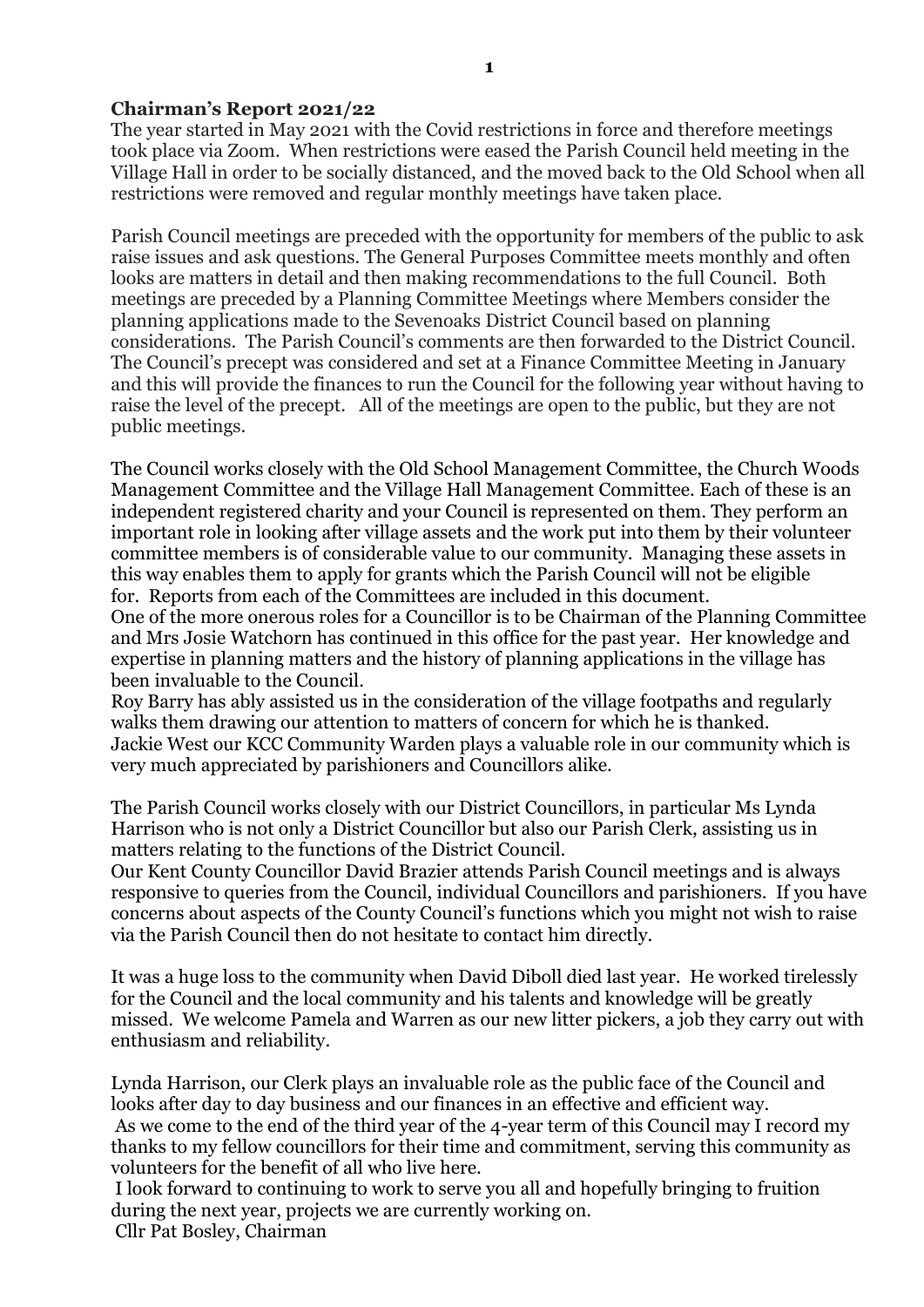## **Councillors**

Miss Jodie Holdstock Mr David Land Mr Steve Gray Mr Dave king Mr Ricky Spiller Mrs Lin Spencer

Mrs Pat Bosley Chairman of the Parish Council and Finance Committee Mr Graham Christie Vice Chairman of the Parish Council, Chairman of General Purpose Committee. Mrs Margaret Richards Vice Chairman of the General Purpose Committee Mrs Josie Watchorn Chairman of Planning Committee Mrs Ian Bosley Vice Chairman of the Planning

Full Parish Council Meetings are held monthly, with the exception of August due to holidays, and the General Purposes Committee meet on the second Monday of each month. These meetings continued to be open to the public and press to attend.

Minutes of all the meeting are available from the Parish Office, published on the Parish Council's new website www.westkingsdownparishcouncil.org.uk.

In April of each year the Annual Parish Meeting is held which is an opportunity for the Parish Council to report on its activities and for local electors to speak on local issues.

## **Parish Office**

The Parish Office is located at the Pavilion London road and is open Three days a week Monday Tuesday and Fridays and open to the public between 11-1pm

#### **Code of Conduct**

In accordance with legislation the Councillors conduct the affairs of the Council in accordance with the Code of Conduct set out by the Sevenoaks District Council Standards Committee. Councillors receive regular updates regarding changes in legislations. 2019\*20 saw elections which happen every 4 years and some Councillors retiring and not re standing and some new faces to the Parish Council.

## **Publicity**

The Parish website continues to be maintained and updated with information for the community. The Parish Council also continues to provide information to parishioners with its regular newsletters printed in SEKAM, the St Edmund's Parish magazine. Notice boards are also used to publish dates of meetings. The Clerk also posts items of interest on the West Kingsdown residents Facebook page, although not run by the Council, residents have found the information useful. Notice boards are Hever Road, Gamecock Meadow, East Hill and Knatts Valley, as well as a notice board in the entrance hall of the library.

## **Kent County Community Warden Scheme**

We continue to share our Community Warden Jackie West with Fawkham and Hartley and value the contribution that Jackie makes to this community, she regularly engages with local community groups and helping the elderly and vulnerable with welfare issues.

Jackie has become a great asset to West Kingsdown, providing a visible presence within our community and liaising with groups and organisations and at the local school. Jackie always goes that extra mile to help where she can, she has certainly been called to this in the pandemic and has supported many families and residents and has had close links with the Community Cupboard and other agencies. She is always very efficient in her role.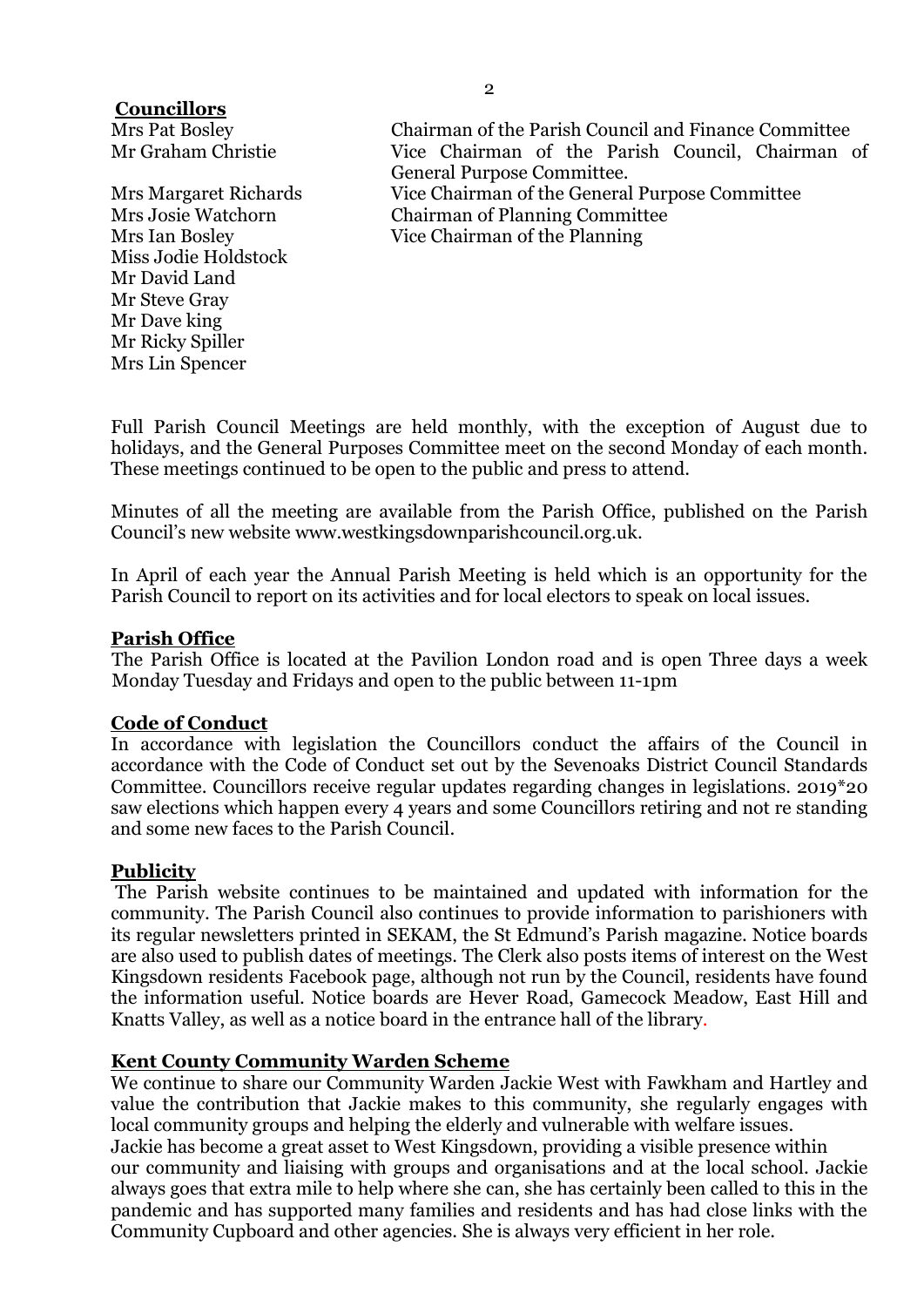## **Hever Road Shops**

The Parish Council continues to maintain this important central area in the local community. It is regularly litter picked by Sevenoaks District Council. The Parish Council This year removed the irons grids from the trees and has carried out tree works to keep the area looking nice Parish Council added to the Christmas lights this year all of which has been well received by residents. The Parish Council as landowners has an agreement and permission has been granted for Freda and her meat stall to park and sell in the access road on a Saturday morning, each week.

#### **Allotments**

The Parish Council manages 26 allotment plots at two locations, the Recreation Ground and by Beacon Row, London Road. We have seen some holders retiring from their allotments due to various reasons but all the plots have now been filled and currently there are no vacant plots, although the Parish Office do hold a waiting list if you're interested in putting your name on the list for the future.

## **Land owned by Parish Council**

The Parish Council continues to maintain land it owns in Millfield, Meadowbank, Thornbank, Oakland's Close, Chancel Close, Hever Avenue Recreation Ground, Gamecock Meadow, School Lane and the Burial ground. The grounds contracts were awarded in January for 2022-2025 we look forward to continuing to works with Kent Grasslands who have also taken on the maintenance of the Gamecock Meadow following the retirement of Abel Landscapes who have been our contractor for a number of years, and we wish Richard and his team a very happy and well deserved retirement.

This year the Parish have carried out extensive tree works in Millfield Road

#### **Finance Committee**

The Finance Committee, under the Chairmanship of Cllr Mrs Pat Bosley, meets to set the budgets and the precept for the forthcoming year in January. This year they agreed there would be no increase to the precept. In July the committee met to carry out the annual review of employee's salaries, due to national increase in the minimum hourly rate. Parish met again in November to consider grant applications made to local organisation for financial assistance from the Parish Council.

The Finance Committee also monitors the Council's accounts which are managed on a day to day basis by the Clerk, to ensure that expenditure is in line with budgeted allocations.

Regular internal audits are carried out and annual external audit as well. Finally the accounts are submitted to the Audit Commission in June of each year.

The Council has increased wages in-line with legislation to meet the minimum living wage hourly rate.

#### **Future Projects**

The Council has begun to look into affordable housing scheme to help the needs of residents, English rural have consulted locally and are near to submitting a planning application for the scheme.

#### **Burial Ground**

The Burial Ground is inspected regularly and general maintenance and tree works have been carried out. The Council are looking to extend the burial Ground as in approximately 10 years there will be a need for more space. The Parish Council have a local landowner who is in discussion with the Council in the hope to purchase some land to be used as a burial ground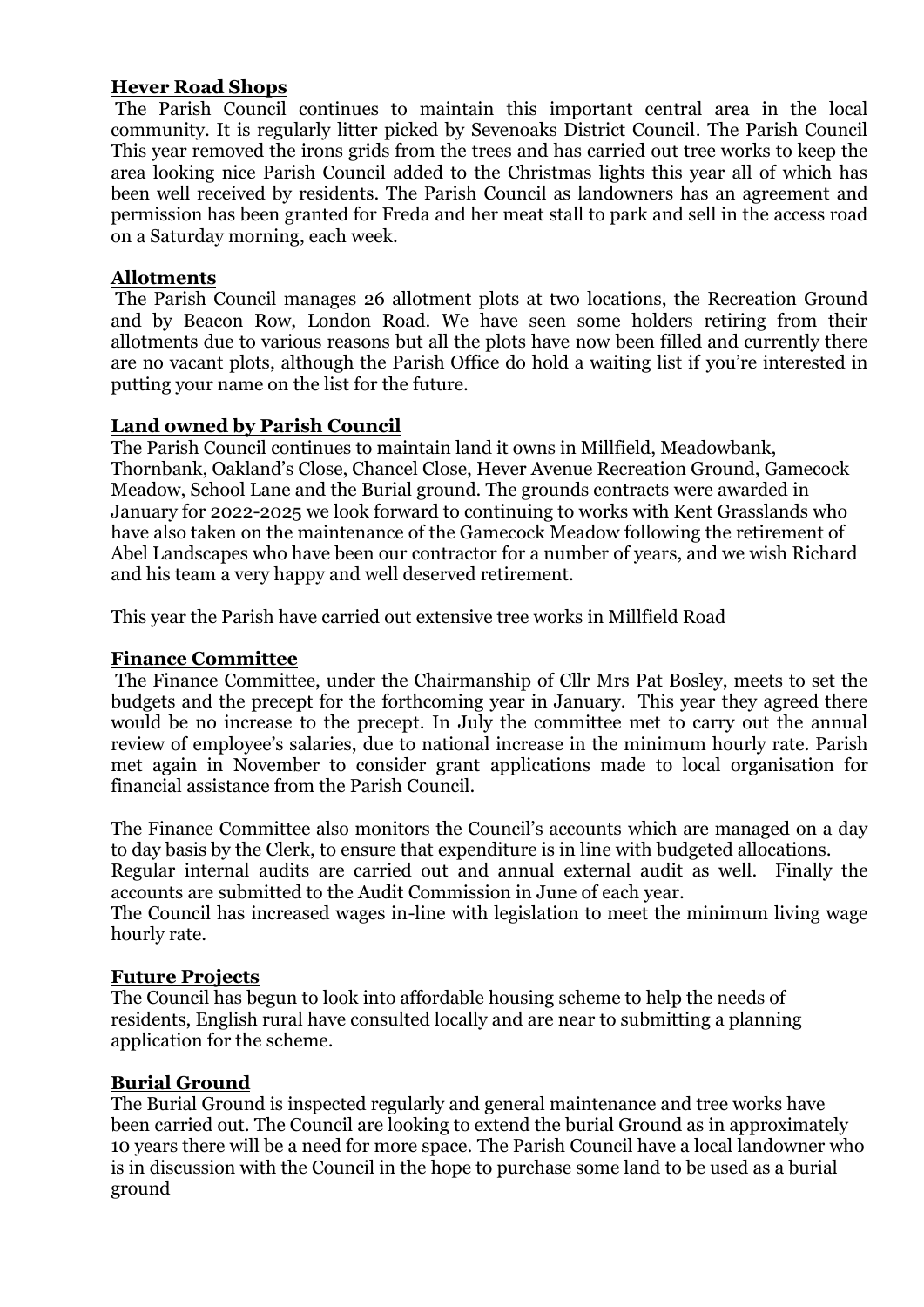# **General Purpose Committee**

The main business of the Committee covers public footpaths, maintenance of the Parish Council's Burial Ground, the Gamecock Meadow, the Recreation Ground (Hever Avenue) and the various open spaces in Millfield Road, Meadowbank, Chancel Close, Oaklands Close, Thornbank, the School Lane Garden and the land at the bottom of Neal Road.

The grounds and gardening contract for the Parish were tendered and let to new suppliers. Regular inspections of the Recreation Ground in Hever Avenue were undertaken, and all identified maintenance has been completed. However the Council have worked with a contractor and carried out local surveys, following this consultation a new recreation ground have been designed and ordered and is sue to be installed late April, This will replace the existing recreation ground and has been paid for with CIL money (Community infrastructure levy money – which has a restricted use ) also grant received by SDC for £15,000

Inspections of the Skatepark and Adizone Gym have been undertaken on a regular basis. No major problems but minor points identified in the course of these inspections have been rectified.

The defibrillator at the Pavilion and Hever Road shops are regularly checked and recorded online both are registered with the ambulance service for the use of the community in the event of a medical emergency.

The Pavilion has seen a revamp with new windows and doors that have been fitted, with KCC grant funding, also the room benefits from new sound reduction panels a new cooker and fridge making the room next door to the Parish Office a more inviting room for community use.

As part of the Queens canopy for the platinum Jubilee a tree will be planted in front of the library and again with funded recycled plastic picnic bench will also be installed at the front for the enjoyment of users of the site.

In conclusion I would like to thank Mr Roy Barry our voluntary Footpaths Officer for their hard work during the past year.

Graham Christie – Chairman of General Purpose Committee

# **Old School, School Lane**

This community site, owned by the Parish Council, is leased to and managed on a day to day basis by the Old School Management Committee [Registered Charity No. 1088339]. The buildings are used by Pre-School, Kings Church and The Dance Conservatoire. The Old School building is used by Pre-School and local organisations, including a Gardening Group, Railway Club and a Camera Club and is available for meetings and parties.

During the year windows and doors have been replaced in the Main Building and a further area of the car park renewed with tarmac, part of the Management Committee's commitment in maintaining the site in a good condition.

The Management Committee meets regularly to oversee the site and carry out day to day maintenance.

My thanks go to the members of the Management Committee for their time and efforts in assisting to maintain this community site in good order for the benefit of the local community.

Mrs Pat Bosley, Chairman of the Trustees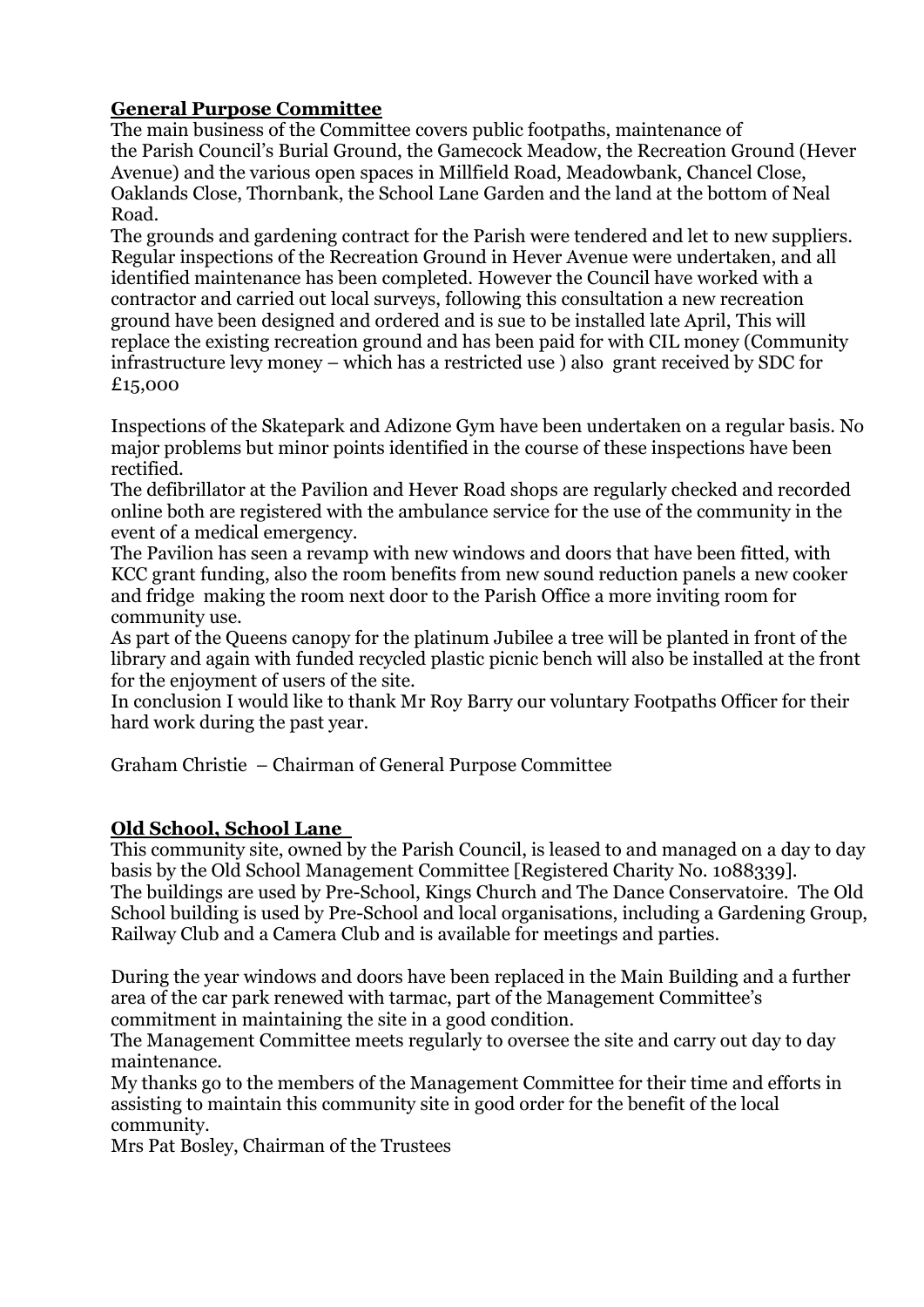## **Village Hall report**

This community site, owned by the Parish Council, is leased to and managed on a day to day basis by the Village Hall Management Committee [Registered Charity No. 302776]. The Village Hall report is given to the public at the Annual General Meeting (AGM) of the Parish Council.

The last year has seen the hall open once all covid restrictions were lifted in May 2021. During the year new outside lighting has been installed along the access road to the hall. Problems with the heating system have been resolved with the installation of a new gas boiler and room thermostats. The flood protection barriers are now stored in the hall and can be put in place if and when flood warnings are given.

The hall continues to be well used by the local community for a variety of classes, meetings and social events. Currently children's parties are very popular as these could not take place during the two years of covid restrictions.

The trustees recognise the very valuable job carried out by the dedicated caretakers, Graham & Robin and currently Lyn following the departure of Robin..

During the year George Smith took over the role of Chairman, and thanks is expressed to him and members of the Management Committee and for the time they give in helping with odd jobs, gardening, rubbish clearing and hall maintenance.

The Annual General Meeting will be held in July and the date will be publicised. Ian Bosley, Trustee Treasurer.

## **Brands Hatch Liaison Group**

The Liaison Group has restarted meeting face to face after the lockdown and look forward to the new season. The Firework and truck event in November was well received by residents and was a sold out event.

Lynda Harrison and Steve Gray Parish Council nominee to the group.

# **Sevenoaks District Councillor For Fawkham and West Kingsdown Ward**.

I continue to work for the benefit of residents and the villages of West Kingsdown and Fawkham.

I have helped residents with planning matters and other community issues, I have campaigned for dog owners to clear up after their dogs and been out litter picking. I like to try and make a difference. I continue to keep residents informed on Facebook of events or matters of interest.

I have had several meetings with KCC hoping to improve the safety of the junction of Fawkham Road, London Road and School Lane and have arranged for a traffic survey of the local roads to help reduce the speed of cars locally.

I have helped with the Community Cupboard a foodbank to help the community and the wider areas and continue to actively support them and the brilliant work they have done and look forward to the new extension that has started as sadly the need for food banks increases.

I continue to sit on Health and Housing committee, Housing liaison group, Finance and Governance Committees. I have also attended various training sessions relating to planning which have been provide virtually by SDC and have been very informative.

I am always contactable and happy to help if I can

 $Cllr. Harrison@sevenoaks.gov.uk$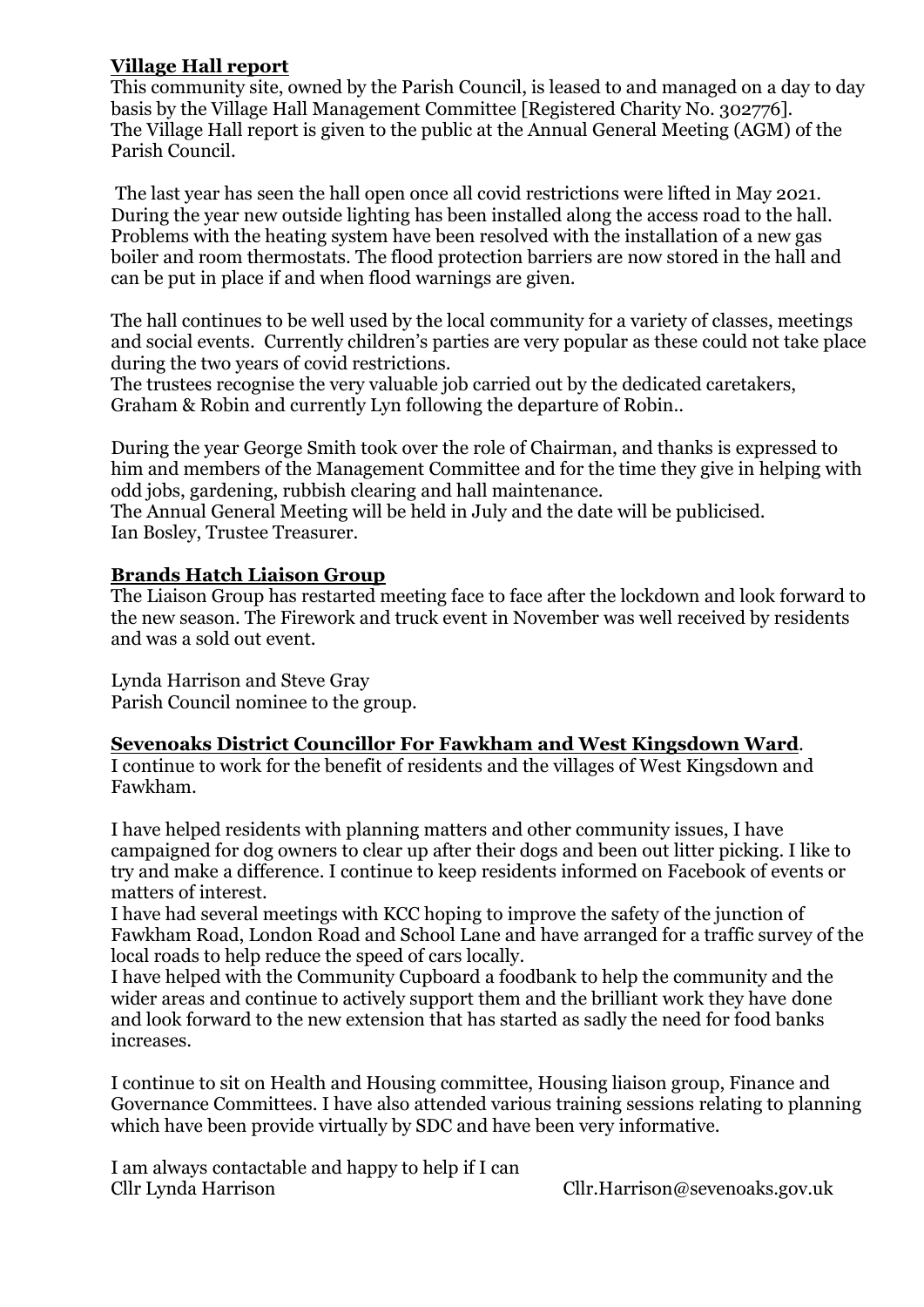# **The Community Cupboard**

'Everyone needs a little help sometimes' started as our ethos and has never been truer word

Originally providing support from the boots of our cars and with minimal donations, we were extremely fortunate to have been offered the premises by West Kingsdown Parish Council and The Community Cupboard has quickly become a fixed and welcomed asset to the community. We have rapidly grown, over the last 18 months into a community support hub, which is located in the garage next to the village hall in West Kingsdown.

As a Foodbank, we offer a non judgemental and friendly welcome to those who contact us. Working not only with referring agencies but also with individuals and families that self refer, we aim to retain the dignity that people are entitled to. As an independent service, we do not operate on a voucher scheme and our users are not numbers, they are people that need support.

During the period April 2020 to March 2021, we received donations totalling 36,687 kilos of which 34,075 kilos were distributed in our support parcels. These horrendous figures not only demonstrate the level of support that we have been able to provide during Covid-19 but also account for many families and individuals who struggled behind closed doors, unable to receive help because they didn't fit the criteria of other support services. Having supported 551 families during this 12 month period covering a wider area of Sevenoaks, we are pleased that we have been able to increase our donation points to villages and locations further afield to support this.

Many people wrongly assume that such an affluent area would not require a food bank. With the vast majority of our users in employment, struggling to make ends meet, this assumption could never be further from the truth. As an independent Food bank and signposting service, we are able to adapt to our community and the demand and needs that present.

The appearance of Covid brought further challenges. Rather than closing our hub when the pandemic started, we instantly increased our opening days and provided support 5 days a week. We have built fantastic relationships with the community, local and national businesses and are extremely proud to have forged secure and trusted relationships with other support services, charities and government bodies.

With 2020 now firmly behind us and unprecedented figures reported for the past year, we yearn to see a reduction in our statistics, this has however not been the case.

With an additional 78 families registered already in 2021 (totalling 319 individuals), we are preparing for the continuation of required support levels and as a team are working tirelessly to meet demands.

With 2020 now firmly behind us and unprecedented figures reported for the past year, we yearn to see a reduction in our statistics, this has however not been the case. With an additional 78 families registered already in 2021 (totalling 319 individuals), we are preparing for the continuation of required support levels and as a team are working tirelessly to meet demands.

With space at a minimum inside the building (due to the increase of users), we are delighted that we have now been granted planning permission to extend the building. This will provide additional storage areas for the products required to continue to meet demand.

Community support has been outstanding throughout and we were delighted to be named as Community Heros by Laura Trott MP MBE within her weekly awards. We were also chosen for The Community Award by DA3 magazine. Having featured in The Kent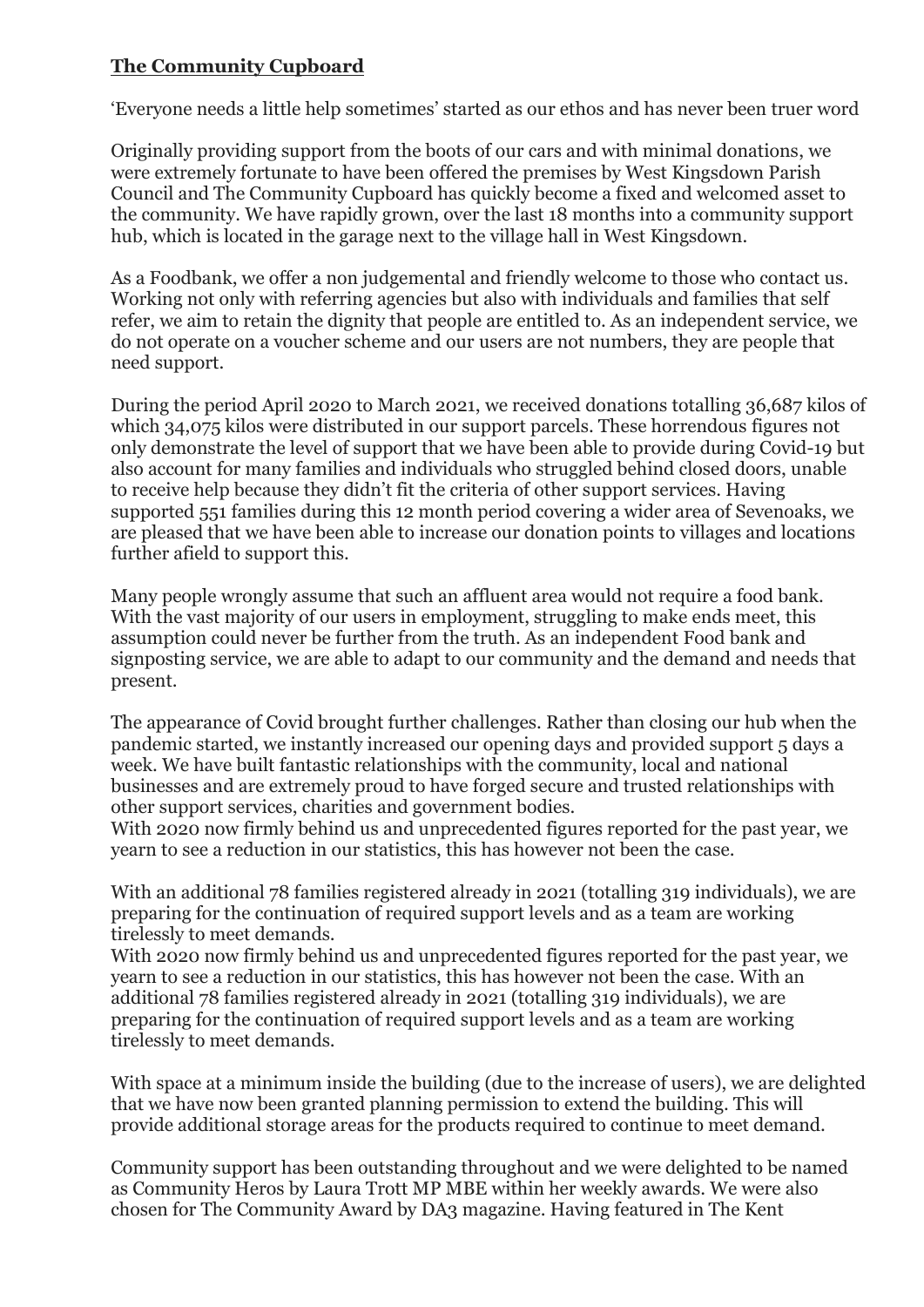Messenger, The village Advertiser, The DA3 magazine and various other publications, we are confident that we have significantly raised our profile across the Sevenoaks District.

We would like to take this opportunity to thank West Kingsdown Parish Council and the community for their continued support and to acknowledge the difference that this support makes to an extensive amount of local residents. Tracy, Vee, David & Helen The Community Cupboard Team

# **Kent Community Warden Service**: Annual Report

The over-riding objective of the Kent Community Warden Service is *'to create safer and stronger communities'.* The role of the Community Warden is ever evolving, prompted by the changing needs of our communities and other strategic requirements placed upon our Service.



Community Wardens' activities are defined by the KCC Community Safety Business Plan:

- Delivery of **core Community Warden Service Priorities** Providing a reassuring presence / support for our residents; responding to community needs; facilitating solutions to local concerns; and addressing issues of loneliness & social isolation.
- Undertake **CSU tasks** with / on behalf of partners to address local issues and concerns (inc. supporting community hubs during the Covid-19 response and recovery period).
- Deliver the Trading Standards **scams project** through support of individual scam victims; and strengthening communities' resilience to scams.
- Working with partners, inc. Adult Social Care, to **safeguard and support vulnerable individuals**, enabling them to live safely and independently in their own homes.
- Provide an **operational and welfare response** for communities in the event of an **emergency** *e.g.,* surge testing in response to a Covid variant, and Storm Eunice.

#### Notable Community-Based Activities

I have continued to support my communities in a visible and proactive fashion this past year. The focus of my work has inevitably involved extending support to those most in need. This has been a challenging time as residents have required a greater degree of specialized support, compassion, and sensitivity.



Examples of activities include:

- I have led / supported the return of community-based initiatives (*e.g.,* Community Hub and Memory / Carers Café). These have been very well attended and moving forward partners have been invited to share their expertise with residents inc. Hi-Kent (Hearing) and Jubilee Medical Practise (for support around digital inclusion).
- Given that a number of my visits involve vulnerable individuals with complex issues, it has been necessary to signpost or refer to specialist service providers *e.g.,* assisting a frail lady who lives alone who finds it difficult managing day-to-day tasks to explore supported housing options; and work alongside GP Paramedic Practitioner to monitor welfare.
- Share Intel Reports with relevant Community Safety partners *e.g.,* vulnerable resident, living with dementia, targeted by unsolicited doorstep callers.